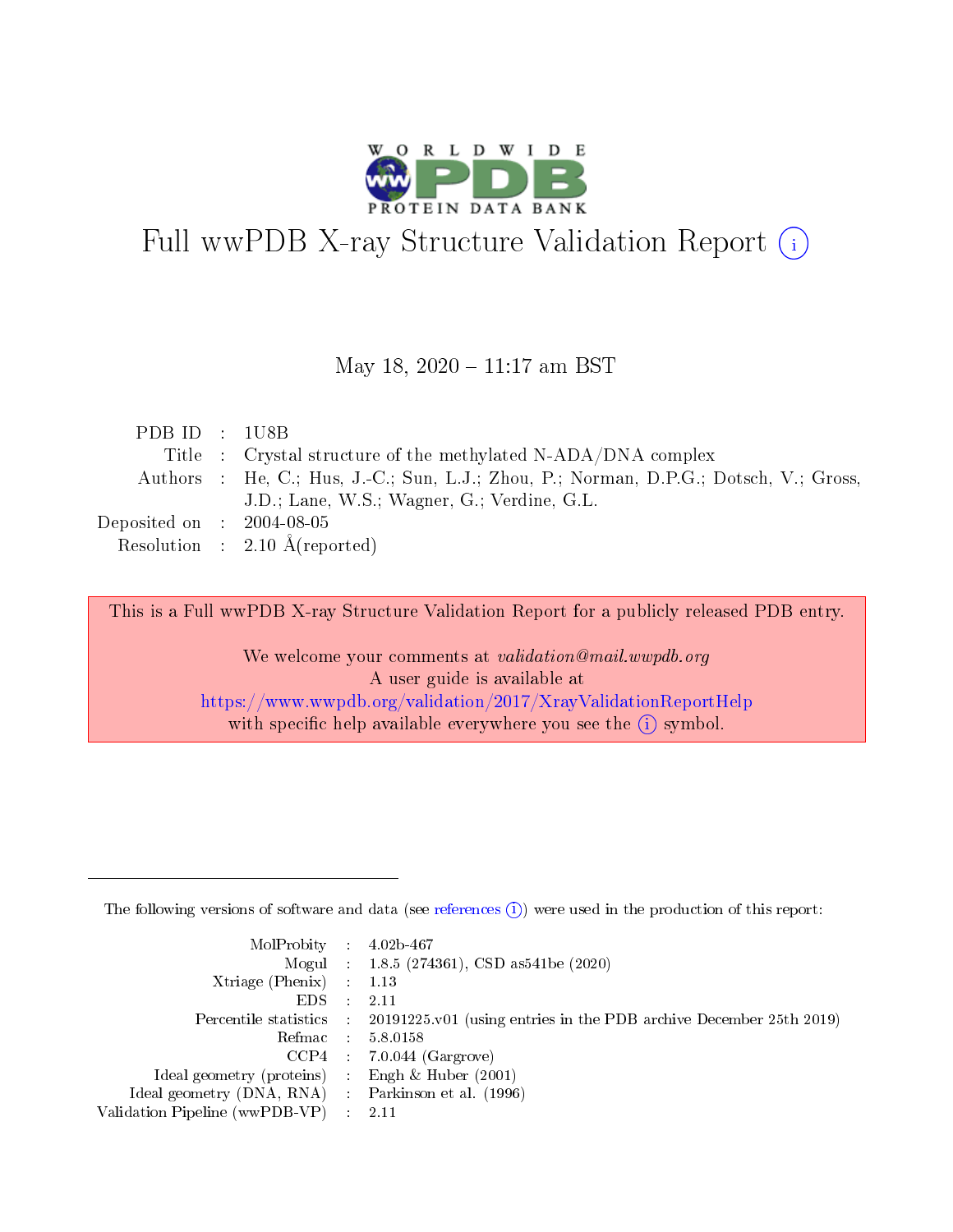# 1 [O](https://www.wwpdb.org/validation/2017/XrayValidationReportHelp#overall_quality)verall quality at a glance  $(i)$

The following experimental techniques were used to determine the structure: X-RAY DIFFRACTION

The reported resolution of this entry is 2.10 Å.

Percentile scores (ranging between 0-100) for global validation metrics of the entry are shown in the following graphic. The table shows the number of entries on which the scores are based.



| Metric                | Whole archive<br>$(\#\text{Entries})$ | Similar resolution<br>$(\#\text{Entries}, \text{resolution range}(\text{\AA}))$ |
|-----------------------|---------------------------------------|---------------------------------------------------------------------------------|
| $R_{free}$            | 130704                                | $5197(2.10-2.10)$                                                               |
| Clashscore            | 141614                                | $5710(2.10-2.10)$                                                               |
| Ramachandran outliers | 138981                                | $5647 (2.10-2.10)$                                                              |
| Sidechain outliers    | 138945                                | $5648(2.10-2.10)$                                                               |
| RSRZ outliers         | 127900                                | $5083(2.10-2.10)$                                                               |

The table below summarises the geometric issues observed across the polymeric chains and their fit to the electron density. The red, orange, yellow and green segments on the lower bar indicate the fraction of residues that contain outliers for  $>=3, 2, 1$  and 0 types of geometric quality criteria respectively. A grey segment represents the fraction of residues that are not modelled. The numeric value for each fraction is indicated below the corresponding segment, with a dot representing fractions <=5% The upper red bar (where present) indicates the fraction of residues that have poor fit to the electron density. The numeric value is given above the bar.

| Mol            | Chain  | Length          | Quality of chain |     |                     |
|----------------|--------|-----------------|------------------|-----|---------------------|
|                | B      | $6\phantom{.}6$ | 50%              | 33% | 17%                 |
| $\overline{2}$ | $\cap$ | $\overline{5}$  | 60%              | 20% | 20%                 |
| 3              | D      | 12              | 67%              |     | 33%                 |
| -4             | E      | 13              | 46%              | 46% | 8%                  |
| 5              | A      | 133             | $\%$<br>67%      |     | 29%<br>$\cdot\cdot$ |

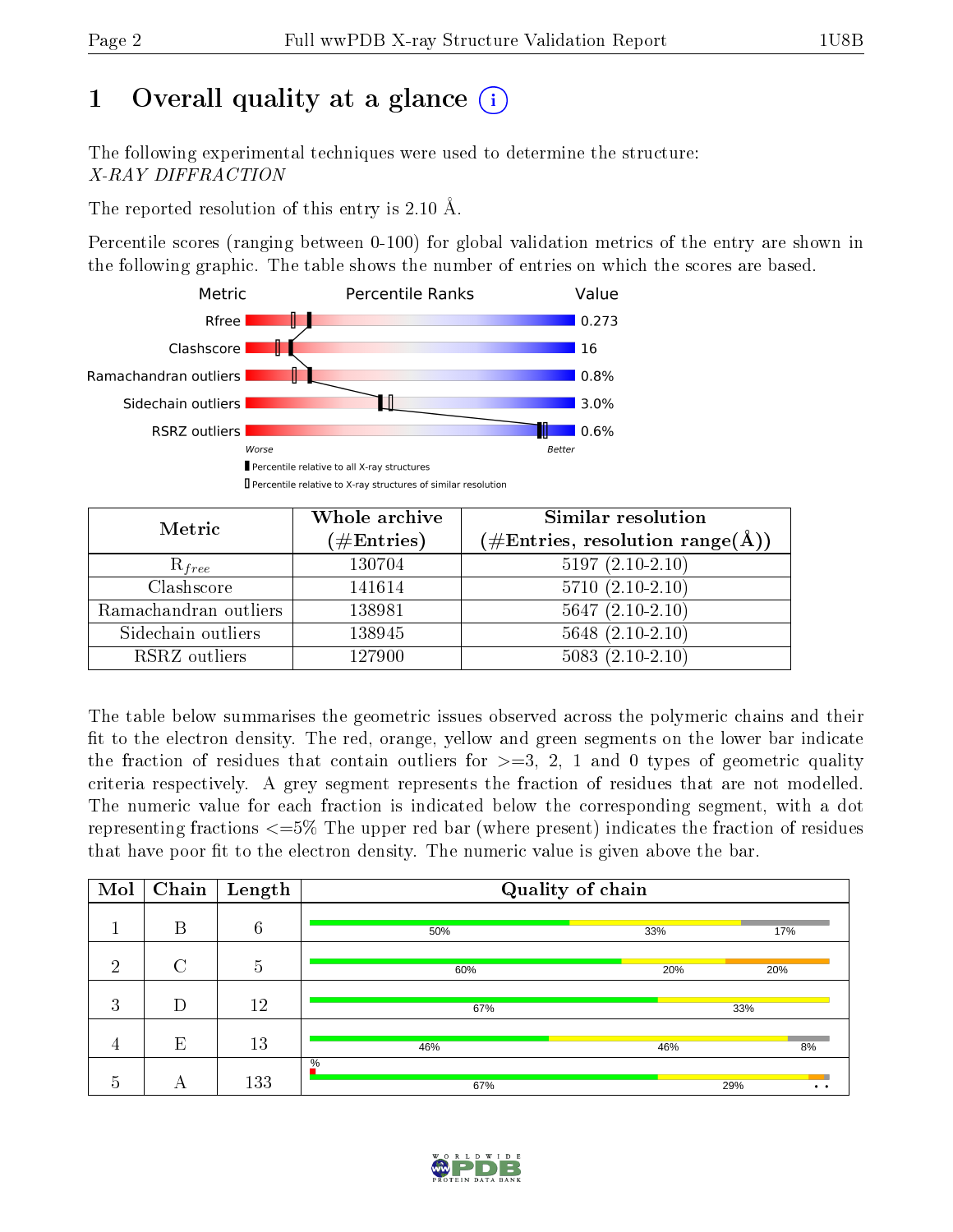# 2 Entry composition  $\binom{1}{1}$

There are 7 unique types of molecules in this entry. The entry contains 1811 atoms, of which 0 are hydrogens and 0 are deuteriums.

In the tables below, the ZeroOcc column contains the number of atoms modelled with zero occupancy, the AltConf column contains the number of residues with at least one atom in alternate conformation and the Trace column contains the number of residues modelled with at most 2 atoms.

• Molecule 1 is a DNA chain called  $5'-D(*TP*AP*AP*AP*TP*T)-3'$ .

| Mol | Chain   Residues | Atoms            |    |    |    |  | $\text{ZeroOcc}$   AltConf   Trace |  |
|-----|------------------|------------------|----|----|----|--|------------------------------------|--|
|     |                  | Total<br>$103\,$ | 50 | 19 | 29 |  |                                    |  |

• Molecule 2 is a DNA chain called  $5^{\circ}$ -D(P\*AP\*AP\*TP\*TP\*T)-3'.

| Mol | Chain   Residues | Atoms        |     |          |  |  | $\text{ZeroOcc}$   AltConf   Trace |  |
|-----|------------------|--------------|-----|----------|--|--|------------------------------------|--|
|     |                  | Total<br>103 | C N | 50 16 32 |  |  |                                    |  |

 Molecule 3 is a DNA chain called 5'-D(P\*AP\*AP\*AP\*GP\*CP\*GP\*CP\*AP\*AP\*GP\*AP\*  $T$ )-3'.

| ${\rm Chain}$ | Residues | $\rm{Atoms}$         |     |  |    |  | ZeroOcc | $\vert$ AltConf $\vert$ | $^+$ Trace |
|---------------|----------|----------------------|-----|--|----|--|---------|-------------------------|------------|
|               | 1 ດ      | $\tau_{\text{otal}}$ | 118 |  | 68 |  |         |                         |            |

 Molecule 4 is a DNA chain called 5'-D(\*AP\*AP\*TP\*CP\*TP\*TP\*GP\*CP\*GP\*CP\*TP\*TP  $*T$ -3'.

| Mol | Chain | $\,$ Residues | $\rm{Atoms}$          |               |    |    |  | ZeroOcc | $\vert$ AltConf $\vert$ | $^+$ Trace |
|-----|-------|---------------|-----------------------|---------------|----|----|--|---------|-------------------------|------------|
|     |       | 1 ດ<br>⊥∠     | $_{\rm Total}$<br>242 | $\sim$ $\sim$ | 36 | 77 |  |         |                         |            |

Molecule 5 is a protein called Ada polyprotein.

| Mol | Chain | Residues | Atoms             |     |     |  |  |               | $ZeroOcc \   \$ AltConf | Trace |
|-----|-------|----------|-------------------|-----|-----|--|--|---------------|-------------------------|-------|
|     |       | 132      | Total<br>$1020\,$ | 638 | 195 |  |  | <sub>Se</sub> |                         |       |

There are 5 discrepancies between the modelled and reference sequences:

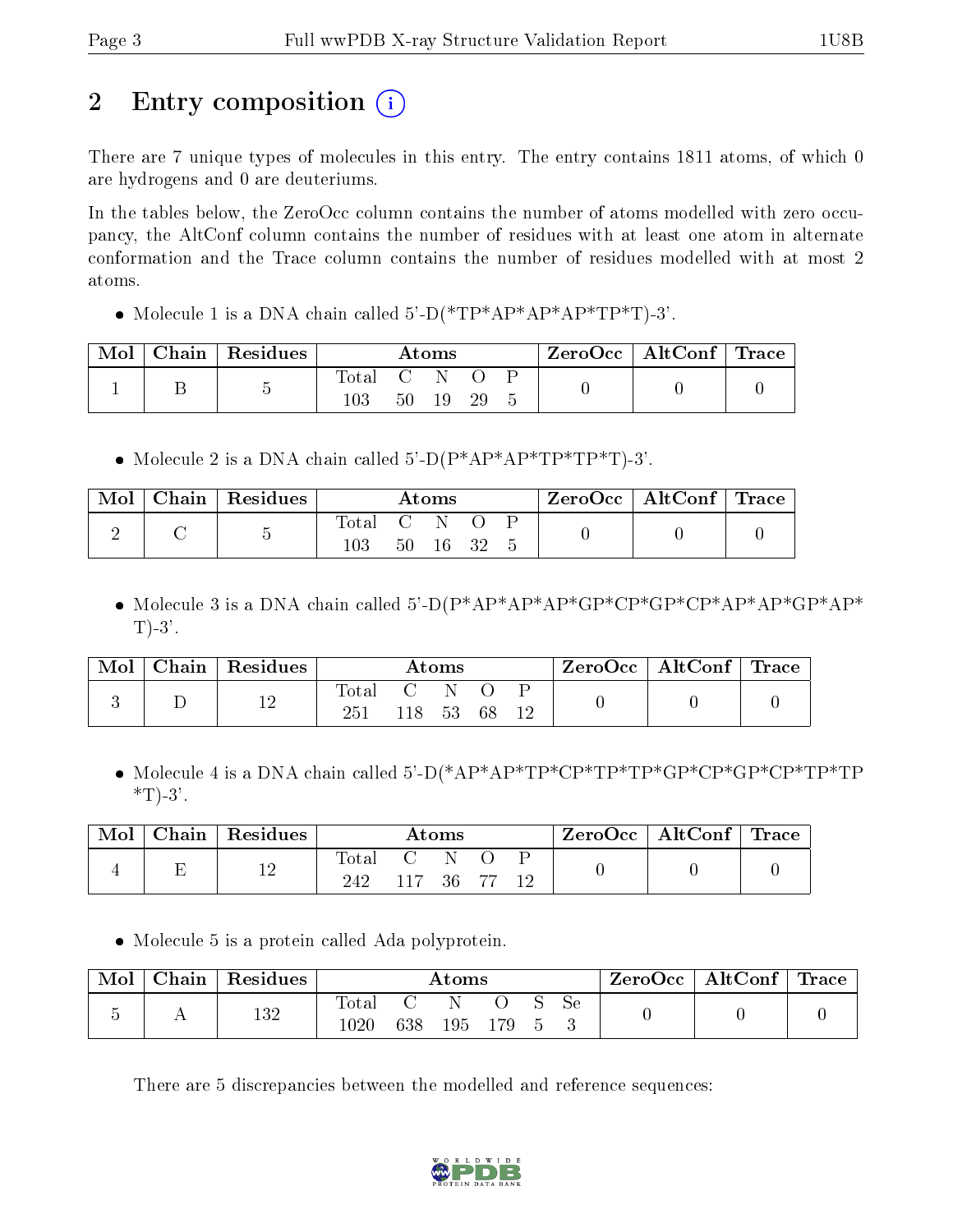| Chain | Residue | Modelled | Actual     | Comment                       | Reference         |
|-------|---------|----------|------------|-------------------------------|-------------------|
|       |         | MSE.     |            | CLONING ARTIFACT   UNP P06134 |                   |
|       |         | LYS      |            | CLONING ARTIFACT   UNP P06134 |                   |
|       | 75.     | A SP     | <b>GLU</b> | <b>CONFLICT</b>               | <b>UNP P06134</b> |
|       |         | PRO      | A L A      | <b>CONFLICT</b>               | <b>UNP P06134</b> |
|       |         | ARG      | GL N       | <b>CONFLICT</b>               | <b>UNP P06134</b> |

Molecule 6 is ZINC ION (three-letter code: ZN) (formula: Zn).

|  | $\text{Mol}$   Chain   Residues | Atoms |  | $\mathsf{ZeroOcc} \mid \mathsf{AltConf} \mid$ |  |
|--|---------------------------------|-------|--|-----------------------------------------------|--|
|  |                                 | Total |  |                                               |  |

 $\bullet\,$  Molecule 7 is water.

| Mol | Chain                       | Residues | Atoms                                 |   | ZeroOcc   AltConf |
|-----|-----------------------------|----------|---------------------------------------|---|-------------------|
|     | В                           | 6        | Total<br>$\Omega$<br>6<br>6           |   |                   |
| 7   | $\mathcal{C}_{\mathcal{C}}$ | 12       | Total<br>$\left( \right)$<br>12<br>12 | 0 |                   |
| 7   |                             | 13       | Total<br>$\Omega$<br>13<br>13         |   |                   |
|     | E                           | 11       | Total<br>$\left( \right)$<br>11<br>11 |   |                   |
|     |                             | 49       | Total<br>$\left( \right)$<br>49<br>49 |   |                   |

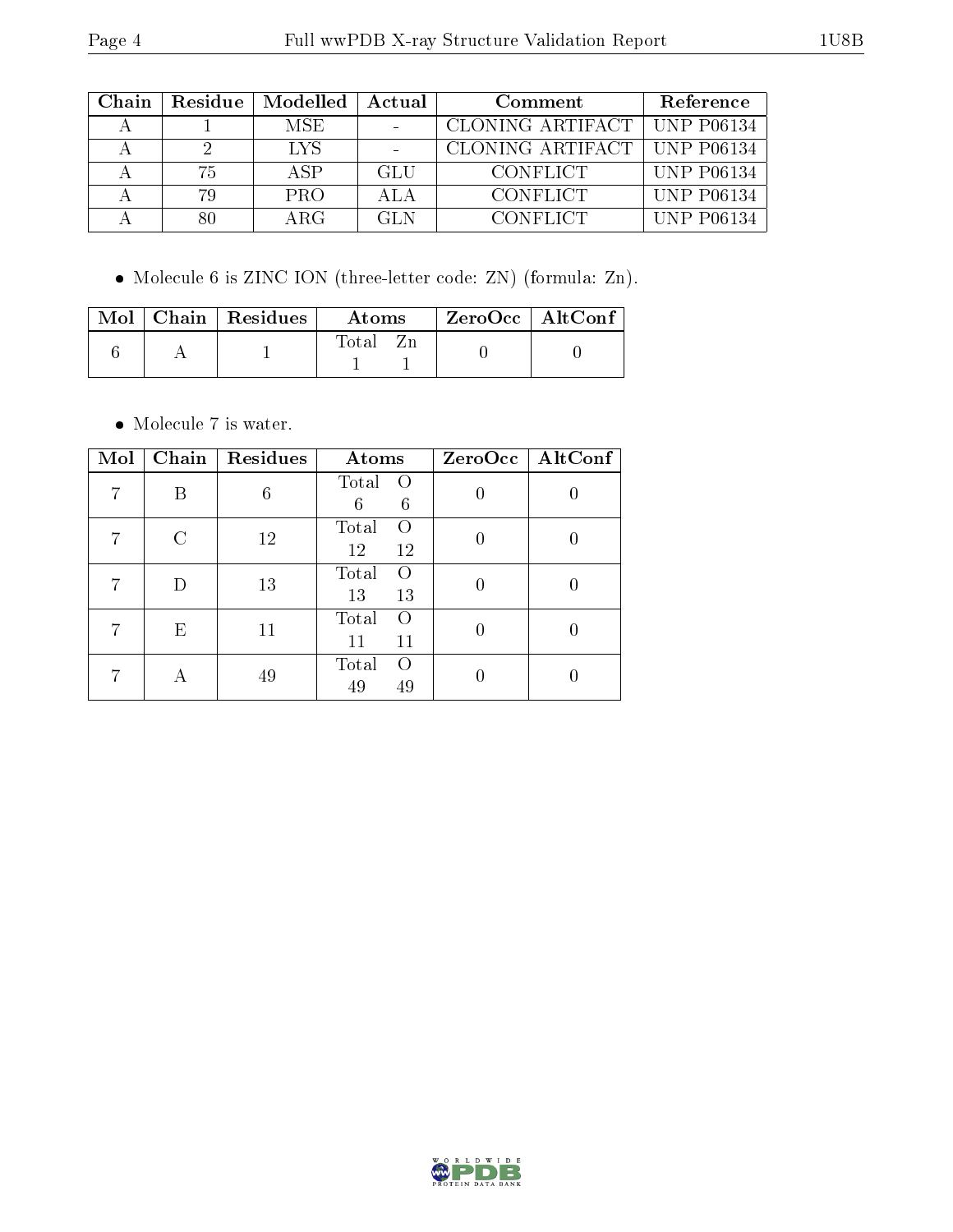## 3 Residue-property plots  $(i)$

These plots are drawn for all protein, RNA and DNA chains in the entry. The first graphic for a chain summarises the proportions of the various outlier classes displayed in the second graphic. The second graphic shows the sequence view annotated by issues in geometry and electron density. Residues are color-coded according to the number of geometric quality criteria for which they contain at least one outlier: green  $= 0$ , yellow  $= 1$ , orange  $= 2$  and red  $= 3$  or more. A red dot above a residue indicates a poor fit to the electron density (RSRZ  $> 2$ ). Stretches of 2 or more consecutive residues without any outlier are shown as a green connector. Residues present in the sample, but not in the model, are shown in grey.

- Chain B: 50% 33% 17% E <mark>d = 8</mark><br>E <mark>2</mark> • Molecule 2: 5'-D $(P^*AP^*AP^*TP^*TP^*T)$ -3' Chain C: 60% 20% 20% a<mark>3</mark><br><mark>m</mark>36 • Molecule 3: 5'-D( $P^*AP^*AP^*AP^*GP^*CP^*GP^*CP^*AP^*AP^*AP^*TP^*AP^*TP^*AP^*T$ )-3' Chain D: 67% 33% <mark>3 3 3 3 - 11</mark><br>4 3 3 3 - <mark>11</mark><br>4 4 4 3 - <mark>11</mark> • Molecule 4: 5'-D(\*AP\*AP\*TP\*CP\*TP\*TP\*GP\*CP\*GP\*CP\*TP\*TP\*T)-3' Chain E: 46% 46%  $8%$ 3 <mark>5 6 6 6 6 6</mark><br><mark>15 6 6 6 6 6 6</mark> T511 T512 • Molecule 5: Ada polyprotein Chain A: 67% 29%  $\overline{\cdot}$  .  $\frac{184}{184}$ L102 E103 <sub>보 없 <mark>8 - 13 요 참</mark></sub>  $\frac{1}{2}$  $\frac{44}{4}$ P74 R19 D20  $\overline{\mathbf{z}}$  $\frac{8}{2}$  $\overline{5}$  $\frac{8}{2}$ R39 P40 A47  $\frac{98}{1}$ R49 A58  $53<sub>5</sub>$  $\frac{8}{2}$ A61  $\frac{162}{16}$  $\frac{8}{25}$  $\frac{1}{2}$ R80  $\frac{1}{8}$ H82 R83 D85 K86 I87  $\overline{\mathbf{g}}$  | R92  $\frac{8}{2}$  $\frac{96}{2}$  $\frac{5}{2}$ T98 D107 Q108 V109 A110 L116 H117 R118 L119 R138 M111 ARG
- Molecule 1: 5'-D(\*TP\*AP\*AP\*AP\*TP\*T)-3'



A104 L105 A106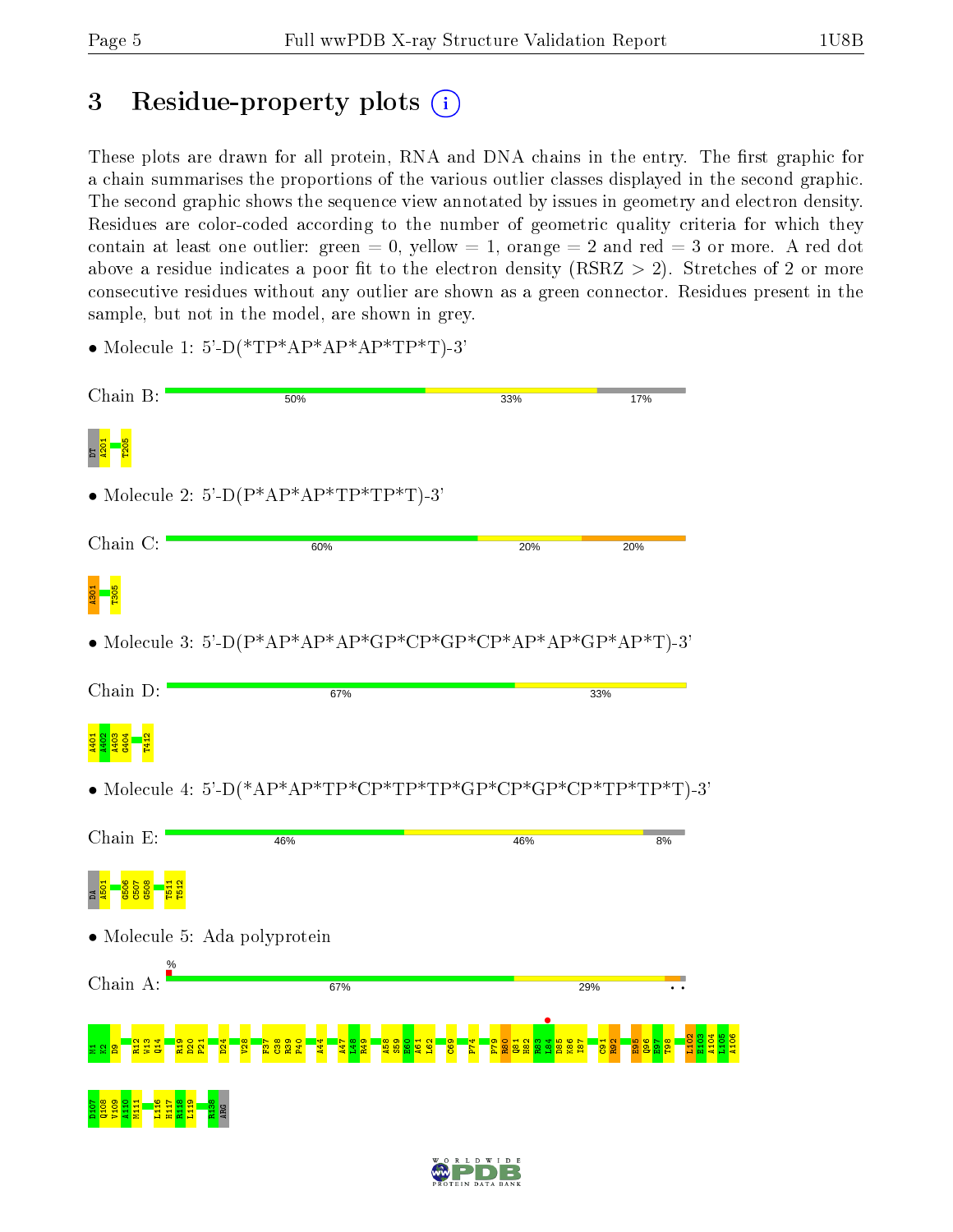## 4 Data and refinement statistics  $(i)$

| Property                                                         | Value                                            | Source     |
|------------------------------------------------------------------|--------------------------------------------------|------------|
| Space group                                                      | P 21 21 21                                       | Depositor  |
| Cell constants                                                   | $84.59A$ 108.36Å<br>28.84Å                       | Depositor  |
| a, b, c, $\alpha$ , $\beta$ , $\gamma$                           | $90.00^{\circ}$ $90.00^{\circ}$<br>$90.00^\circ$ |            |
| Resolution $(A)$                                                 | 39.40<br>$-2.10$                                 | Depositor  |
|                                                                  | $45.62 - 2.09$                                   | <b>EDS</b> |
| % Data completeness                                              | $71.0 (39.40 - 2.10)$                            | Depositor  |
| (in resolution range)                                            | 87.2 (45.62-2.09)                                | <b>EDS</b> |
| $R_{merge}$                                                      | (Not available)                                  | Depositor  |
| $\mathrm{R}_{sym}$                                               | 0.07                                             | Depositor  |
| $\sqrt{I/\sigma(I)} > 1$                                         | 3.51 (at $2.10\text{\AA}$ )                      | Xtriage    |
| Refinement program                                               | $\overline{\text{CNS}}$                          | Depositor  |
|                                                                  | 0.235,<br>0.274                                  | Depositor  |
| $R, R_{free}$                                                    | 0.235<br>0.273                                   | DCC        |
| $R_{free}$ test set                                              | 999 reflections $(3.33\%)$                       | wwPDB-VP   |
| Wilson B-factor $(A^2)$                                          | 36.8                                             | Xtriage    |
| Anisotropy                                                       | 0.053                                            | Xtriage    |
| Bulk solvent $k_{sol}(\text{e}/\text{A}^3), B_{sol}(\text{A}^2)$ | $0.34$ , $33.5$                                  | <b>EDS</b> |
| L-test for $\mathrm{twinning}^2$                                 | $< L >$ = 0.49, $< L^2 >$ = 0.32                 | Xtriage    |
| Estimated twinning fraction                                      | No twinning to report.                           | Xtriage    |
| $F_o, F_c$ correlation                                           | 0.93                                             | <b>EDS</b> |
| Total number of atoms                                            | 1811                                             | wwPDB-VP   |
| Average B, all atoms $(A^2)$                                     | 35.0                                             | wwPDB-VP   |

Xtriage's analysis on translational NCS is as follows: The largest off-origin peak in the Patterson function is  $8.06\%$  of the height of the origin peak. No significant pseudotranslation is detected.

<sup>&</sup>lt;sup>2</sup>Theoretical values of  $\langle |L| \rangle$ ,  $\langle L^2 \rangle$  for acentric reflections are 0.5, 0.333 respectively for untwinned datasets, and 0.375, 0.2 for perfectly twinned datasets.



<span id="page-5-1"></span><span id="page-5-0"></span><sup>1</sup> Intensities estimated from amplitudes.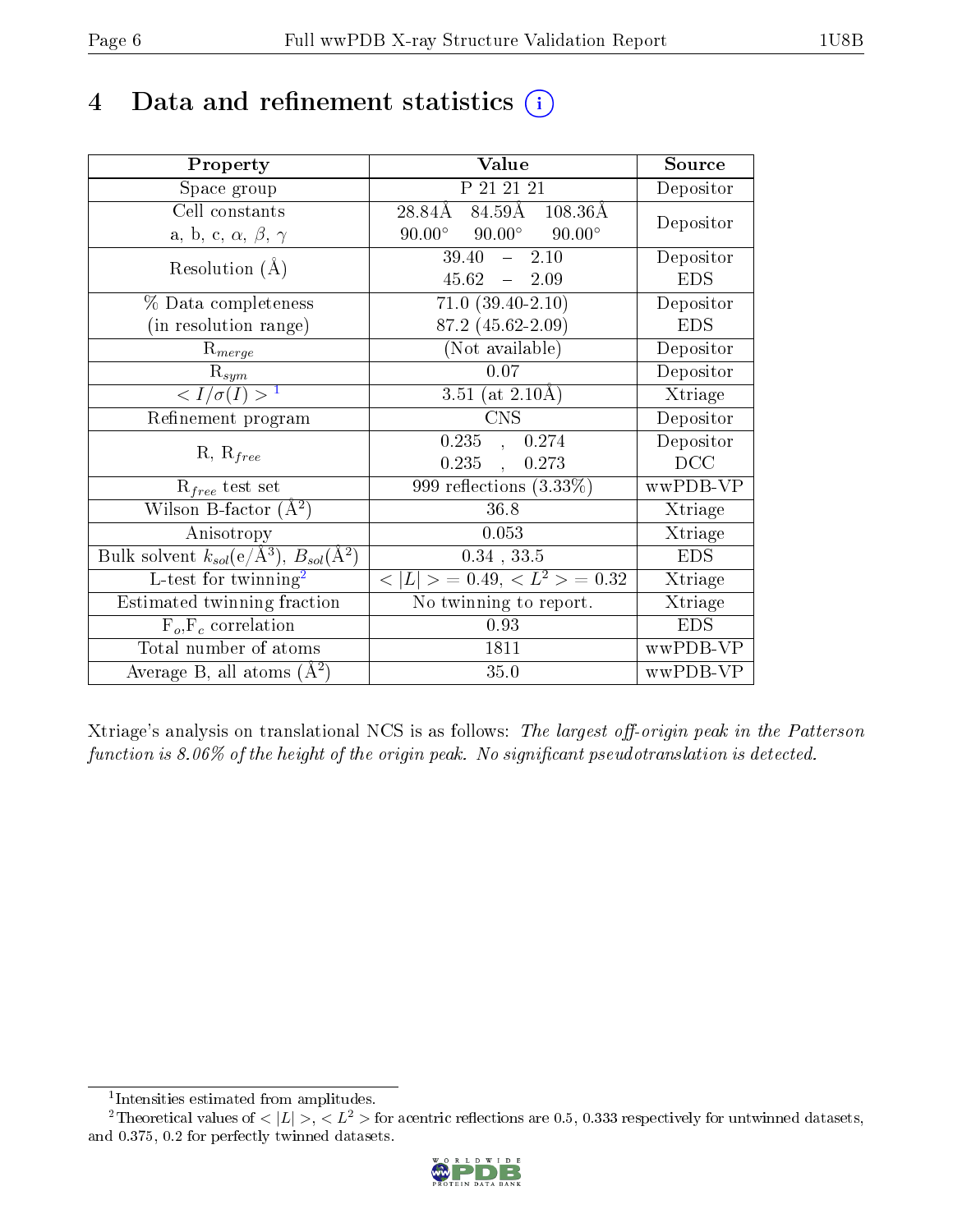# 5 Model quality  $(i)$

### 5.1 Standard geometry  $(i)$

Bond lengths and bond angles in the following residue types are not validated in this section: ZN, SMC

The Z score for a bond length (or angle) is the number of standard deviations the observed value is removed from the expected value. A bond length (or angle) with  $|Z| > 5$  is considered an outlier worth inspection. RMSZ is the root-mean-square of all Z scores of the bond lengths (or angles).

| Mol | Chain | Bond lengths |                        | Bond angles |                    |
|-----|-------|--------------|------------------------|-------------|--------------------|
|     |       | RMSZ         | # $ Z  > 5$            | RMSZ        | # $ Z >5$          |
|     | В     | 0.71         | 0/115                  | 0.88        | 0/175              |
| 2   | C     | 0.92         | $1/114$ $(0.9\%)$      | 0.83        | 0/172              |
| 3   |       | 0.66         | $\sqrt{283}$ $(0.4\%)$ | 0.73        | $(0.2\%)$<br>1/433 |
| 4   | F)    | 0.54         | 0/268                  | 0.75        | 0/411              |
| 5   | А     | 0.39         | 0/1036                 | 0.55        | 0/1401             |
| All |       | 0.53         | $(0.1\%)$<br>2/1816    | 0.67        | $1/2592(0.0\%)$    |

All (2) bond length outliers are listed below:

| $\text{Mol}$ |     |    |                            | $\mid$ Chain $\mid$ Res $\mid$ Type $\mid$ Atoms $\mid$ Z $\mid$ Observed(A) $\mid$ Ideal(A) $\mid$ |     |
|--------------|-----|----|----------------------------|-----------------------------------------------------------------------------------------------------|-----|
|              |     |    | $301$   DA   OP3-P   -7.13 | 1.52                                                                                                | 161 |
|              | 401 | DA | $\overline{OP3-P}$   -6.78 | $1.53\,$                                                                                            | 161 |

All (1) bond angle outliers are listed below:

|  |  | $\lceil \text{Mol} \rceil$ Chain $\lceil \text{Res} \rceil$ Type $\lceil \text{~Atoms} \rceil$ | Observed $(^\circ)$   Ideal $(^\circ)$ |        |
|--|--|------------------------------------------------------------------------------------------------|----------------------------------------|--------|
|  |  | $401$   DA   OP1-P-OP2   -5.71                                                                 | -111-04                                | 119 60 |

There are no chirality outliers.

There are no planarity outliers.

#### 5.2 Too-close contacts  $(i)$

In the following table, the Non-H and H(model) columns list the number of non-hydrogen atoms and hydrogen atoms in the chain respectively. The H(added) column lists the number of hydrogen atoms added and optimized by MolProbity. The Clashes column lists the number of clashes within the asymmetric unit, whereas Symm-Clashes lists symmetry related clashes.

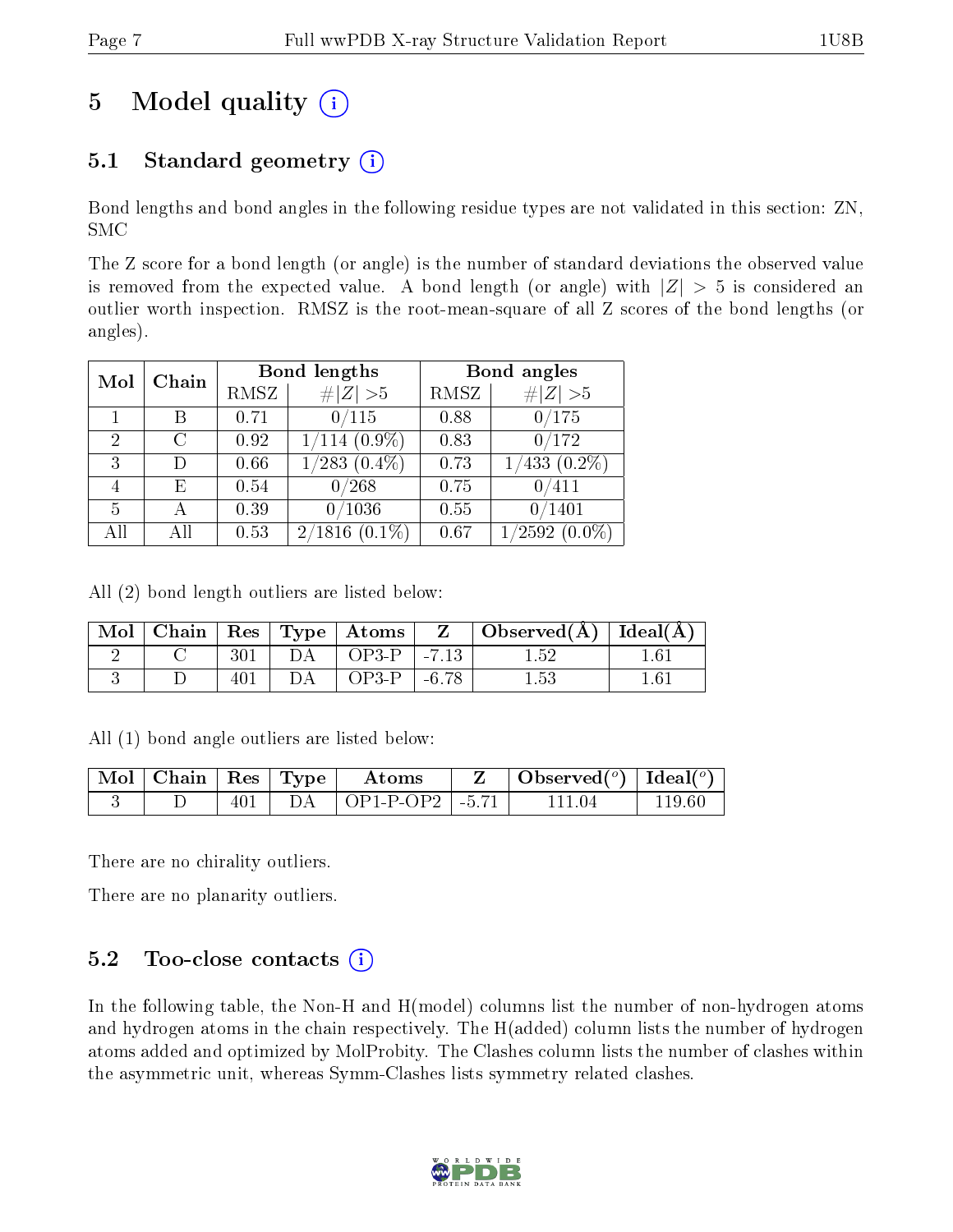| Mol | Chain     | $Non-H$ | H (model) | H(added) | <b>Clashes</b> | <b>Symm-Clashes</b> |
|-----|-----------|---------|-----------|----------|----------------|---------------------|
|     | В         | 103     |           | 58       | 2              |                     |
| 2   | C         | 103     |           | 59       | $\overline{2}$ |                     |
| 3   | $\Box$    | 251     |           | 134      | 4              |                     |
| 4   | E         | 242     |           | 139      | 10             |                     |
| 5   | А         | 1020    | 0         | 968      | 35             |                     |
| 6   | А         |         | 0         |          | 0              |                     |
| ⋻   | А         | 49      | 0         |          |                |                     |
|     | B         | 6       |           |          |                |                     |
|     | $\subset$ | 12      |           |          | U              |                     |
|     | Ð         | 13      |           |          | ( )            |                     |
|     | E,        | 11      |           |          | 0              |                     |
| All |           | 1811    |           | 1358     | 49             |                     |

The all-atom clashscore is defined as the number of clashes found per 1000 atoms (including hydrogen atoms). The all-atom clashscore for this structure is 16.

All (49) close contacts within the same asymmetric unit are listed below, sorted by their clash magnitude.

| Atom-1                          | Atom-2                          | Interatomic      | Clash         |
|---------------------------------|---------------------------------|------------------|---------------|
|                                 |                                 | distance $(\AA)$ | overlap $(A)$ |
| 3:D:403:DA:H2"                  | 3:D:404:DG:H5'                  | 1.62             | 0.81          |
| 5:A:82:HIS:C <sub>E1</sub>      | 5:A:86:LYS:HE3                  | 2.26             | 0.69          |
| 4:E:512:DT:H5'                  | 4:E:512:DT:H6                   | 1.61             | 0.65          |
| 3:D:403:DA:H2"                  | $3: D:404: DG: \overline{C5'}$  | 2.27             | 0.65          |
| 5:A:104:ALA:O                   | 5:A:108:GLN:HG3                 | 1.99             | 0.62          |
| 2:C:305:DT:H2'                  | $4: E: 501: DA: \overline{O4'}$ | 2.01             | 0.60          |
| 5:A:111:MSE:CE                  | 5:A:116:LEU:HD13                | 2.32             | 0.59          |
| $5:A:58:ALA:\overline{O}$       | 5:A:61:ALA:N                    | 2.35             | 0.59          |
| 5:A:62:LEU:HD22                 | 5:A:62:LEU:H                    | 1.67             | 0.58          |
| 5:A:81:GLN:NE2                  | 5:A:85:ASP:OD1                  | 2.35             | 0.57          |
| 5:A:38:SMC:SG                   | 5:A:69:CYS:HB2                  | 2.45             | 0.56          |
| 4:E:511:DT:C2'                  | 4:E:512:DT:H5"                  | 2.36             | 0.56          |
| 4:E:511:DT:H2"                  | 4:E:512:DT:C5'                  | 2.36             | 0.55          |
| $4: E: 511: \overline{DT:H2"$   | 4: E: 512: DT: H5"              | 1.88             | 0.55          |
| 5:A:106:ALA:HB1                 | 5:A:111:MSE:O                   | 2.08             | 0.54          |
| $4: E: 506: DG: \overline{H2"}$ | 4:E:507:DC:H5'                  | 1.91             | 0.53          |
| 5:A:96:GLN:NE2                  | 5:A:98:THR:OG1                  | 2.42             | 0.52          |
| 5:A:13:TRP:CD1                  | 5:A:49:ARG:HD3                  | 2.44             | $0.52\,$      |
| 5:A:102:LEU:HD11                | 5:A:117:HIS:HB2                 | 1.90             | 0.52          |
| 5:A:111:MSE:HE3                 | 5:A:116:LEU:HD13                | 1.91             | 0.51          |
| $5:A:28:VAL$ : $HG21$           | 5:A:37:PHE:HD2                  | 1.77             | 0.49          |
| 5:A:92:ARG:HA                   | 5:A:95:GLU:HG3                  | 1.93             | 0.49          |
| 4:E:512:DT:H5'                  | 4:E:512:DT:C6                   | 2.45             | 0.48          |

Continued on next page...

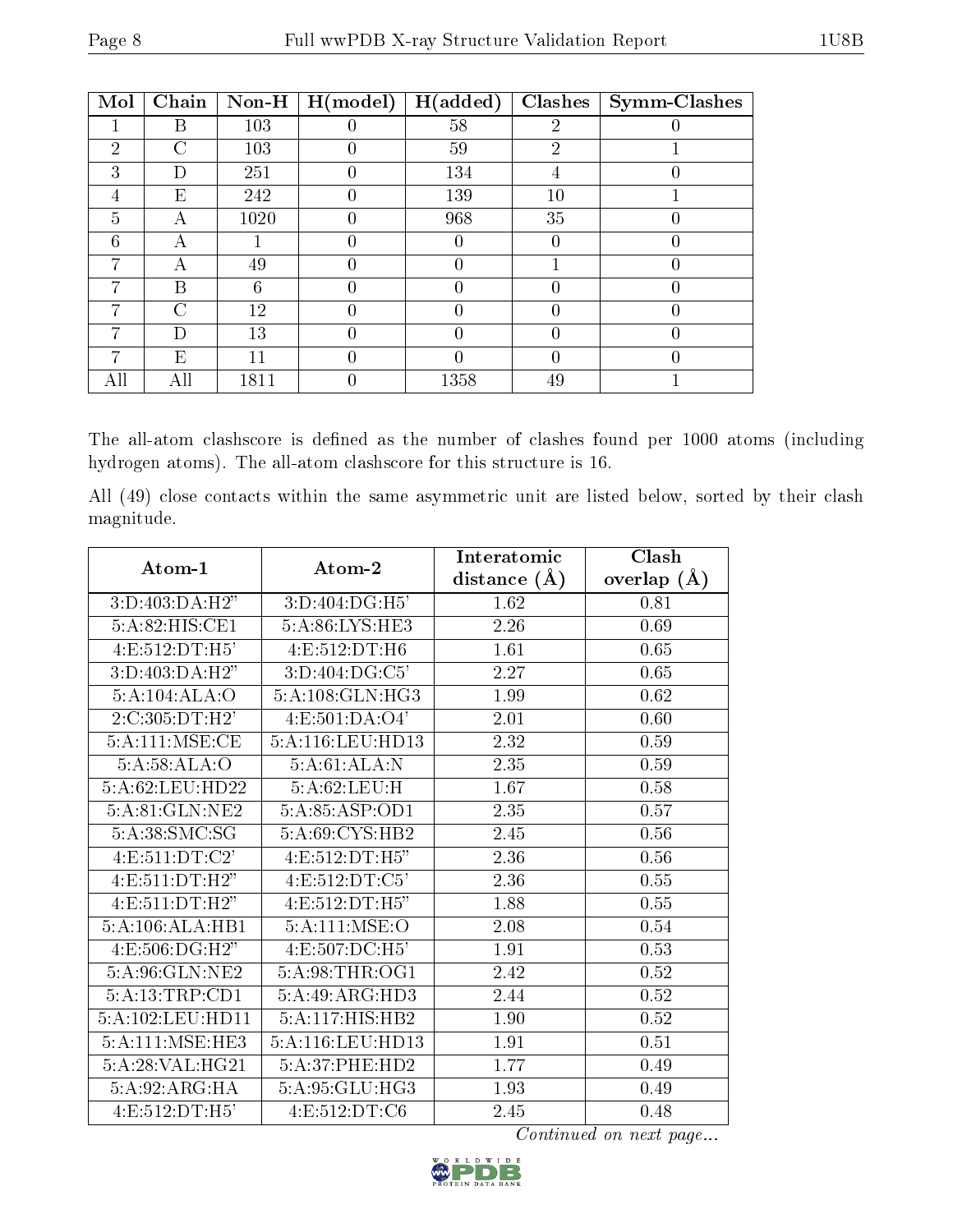|                                            |                                      | Interatomic       | Clash         |
|--------------------------------------------|--------------------------------------|-------------------|---------------|
| Atom-1                                     | Atom-2                               | distance $(\AA)$  | overlap $(A)$ |
| 5:A:87:ILE:HD11                            | 5:A:119:LEU:HG                       | 1.95              | 0.48          |
| $4: E: 511: \overline{DT:H1'}$             | 4: E: 512: DT: H5"                   | 1.97              | 0.46          |
| 5:A:39:ARG:HG3                             | 5:A:74:PRO:HB3                       | 1.97              | 0.46          |
| $3:D:403:D\overline{A:H1'}$                | $3:D:404:DG:\overline{H5''}$         | 1.98              | 0.46          |
| 5:A:109:VAL:HG21                           | 5:A:111:MSE:HE3                      | 1.96              | 0.46          |
| 5:A:91:CYS:O                               | 5:A:95:GLU:HG2                       | 2.15              | 0.46          |
| 5:A:58:ALA:O                               | 5:A:59:SER:C                         | 2.55              | 0.45          |
| 5:A:79:PRO:O                               | 5:A:80:ARG:C                         | 2.54              | 0.45          |
| 1:B:205:DT:OP1                             | 5:A:47:ALA:HB1                       | $\overline{2.17}$ | 0.45          |
| $5:A:111:\overline{\text{MSE}:\text{HE1}}$ | 5:A:116:LEU:HD13                     | 1.96              | 0.45          |
| $5:A:21:PRO:\overline{HA}$                 | 5:A:24:ASP:OD2                       | 2.17              | 0.45          |
| 5:A:116:LEU:HD12                           | 5:A:116:LEU:O                        | 2.17              | 0.44          |
| 4:E:507:DC:H2"                             | 4:E:508:DG:C8                        | 2.52              | 0.44          |
| 5:A:62:LEU:CD2                             | 5:A:62:LEU:H                         | 2.31              | 0.43          |
| 5:A:19:ARG:NH2                             | 5:A:44:ALA:O                         | 2.46              | 0.42          |
| 5:A:20:ASP:HA                              | 5:A:21:PRO:HD3                       | 1.89              | 0.42          |
| 5:A:28:VAL:HG22                            | 5:A:38:SMC:O                         | 2.19              | 0.42          |
| 5: A:62:LEU:N                              | 5:A:62:LEU:HD22                      | 2.32              | 0.42          |
| 5:A:19:ARG:HA                              | 5:A:40:PRO:O                         | 2.19              | 0.42          |
| 1:B:201:DA:04'                             | 3:D:412:DT:H2'                       | 2.20              | 0.42          |
| 5:A:87:ILE:HD11                            | 5:A:119:LEU:CG                       | 2.50              | 0.42          |
| 5:A:9:ASP:OD2                              | $5:A:12:A\overline{\mathrm{RG:NH1}}$ | 2.53              | 0.41          |
| 5:A:102:LEU:HD22                           | 5:A:102:LEU:O                        | 2.20              | 0.41          |
| 5:A:102:LEU:HD23                           | 5:A:102:LEU:HA                       | 1.90              | 0.41          |
| 5:A:14:GLN:NE2                             | 7:A:152:HOH:O                        | 2.53              | 0.41          |
| 2:C:305:DT:H2'                             | 4: E: 501: DA: C1'                   | 2.50              | 0.41          |

Continued from previous page...

All (1) symmetry-related close contacts are listed below. The label for Atom-2 includes the symmetry operator and encoded unit-cell translations to be applied.

| Atom-1 | Atom-2                                          | Interatomic<br>distance $(A)$ | Clash<br>overlap $(A)$ |
|--------|-------------------------------------------------|-------------------------------|------------------------|
|        | $2:C:301:DA:OP2 \mid 4:E:512:DT:O3'[2]$<br>664L | $2.13\,$                      | J.UT                   |

### 5.3 Torsion angles (i)

#### 5.3.1 Protein backbone (i)

In the following table, the Percentiles column shows the percent Ramachandran outliers of the chain as a percentile score with respect to all X-ray entries followed by that with respect to entries of similar resolution.

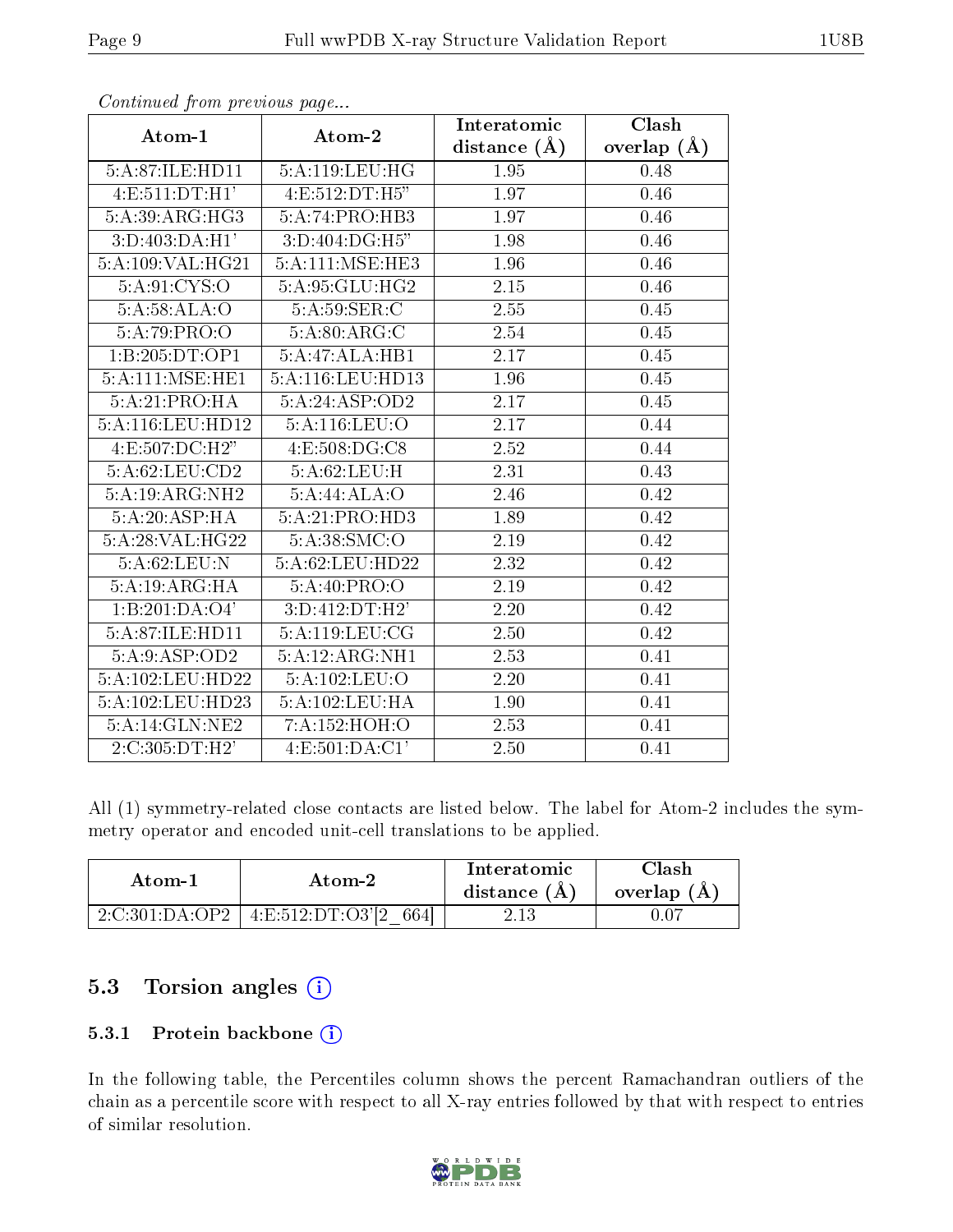The Analysed column shows the number of residues for which the backbone conformation was analysed, and the total number of residues.

| Mol   Chain | Analysed                                                     |  | Favoured   Allowed   Outliers   Percentiles |
|-------------|--------------------------------------------------------------|--|---------------------------------------------|
|             | $\mid$ 129/133 (97%)   121 (94%)   7 (5%)   1 (1%)   19   15 |  |                                             |

All (1) Ramachandran outliers are listed below:

| Mol | Chain | Res | Tvpe |
|-----|-------|-----|------|
|     |       |     |      |

#### 5.3.2 Protein sidechains  $(i)$

In the following table, the Percentiles column shows the percent sidechain outliers of the chain as a percentile score with respect to all X-ray entries followed by that with respect to entries of similar resolution.

The Analysed column shows the number of residues for which the sidechain conformation was analysed, and the total number of residues.

| Mol   Chain | Analysed   Rotameric   Outliers   Percentiles             |  |  |            |
|-------------|-----------------------------------------------------------|--|--|------------|
|             | $\mid 99/106 \; (93\%) \mid 96 \; (97\%) \mid 3 \; (3\%)$ |  |  | 41 <br>44. |

All (3) residues with a non-rotameric sidechain are listed below:

| $\operatorname{Mol}$ | Chain | Res | Type       |
|----------------------|-------|-----|------------|
|                      |       | 92  | $\rm{ARG}$ |
|                      |       | 95  | ( H        |
|                      |       | 109 |            |

Some sidechains can be flipped to improve hydrogen bonding and reduce clashes. All (4) such sidechains are listed below:

| Mol | Chain | Res | <b>Type</b> |
|-----|-------|-----|-------------|
|     |       |     | GLN         |
|     |       | l 4 | GLN         |
|     |       | くつ  | <b>HIS</b>  |
|     |       | 96  | 71 N        |

#### 5.3.3 RNA [O](https://www.wwpdb.org/validation/2017/XrayValidationReportHelp#rna)i

There are no RNA molecules in this entry.

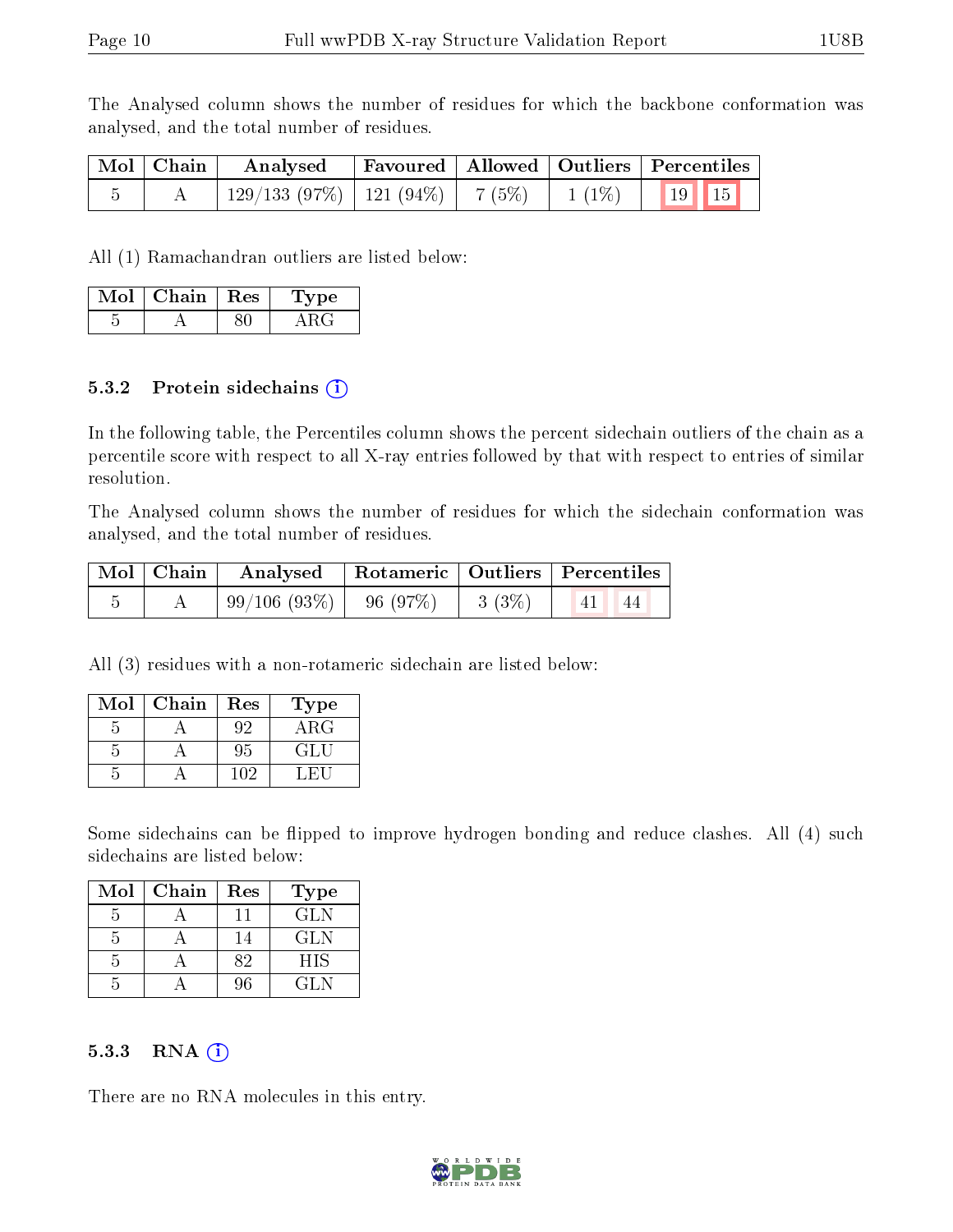#### 5.4 Non-standard residues in protein, DNA, RNA chains (i)

1 non-standard protein/DNA/RNA residue is modelled in this entry.

In the following table, the Counts columns list the number of bonds (or angles) for which Mogul statistics could be retrieved, the number of bonds (or angles) that are observed in the model and the number of bonds (or angles) that are dened in the Chemical Component Dictionary. The Link column lists molecule types, if any, to which the group is linked. The Z score for a bond length (or angle) is the number of standard deviations the observed value is removed from the expected value. A bond length (or angle) with  $|Z| > 2$  is considered an outlier worth inspection. RMSZ is the root-mean-square of all Z scores of the bond lengths (or angles).

| $\mid$ Type $\mid$ Chain<br>Mol |  |  |    | $\mid$ Res |        |         |                                            |                                     |  |         |  |  |  | ${\rm Link}$ |  | Bond lengths |  |  | Bond angles |  |
|---------------------------------|--|--|----|------------|--------|---------|--------------------------------------------|-------------------------------------|--|---------|--|--|--|--------------|--|--------------|--|--|-------------|--|
|                                 |  |  |    |            | Counts |         | $\vert$ RMSZ $\vert \#Z \vert > 2$ $\vert$ | $\vert$ Counts $\vert$ RMSZ $\vert$ |  | $\# Z $ |  |  |  |              |  |              |  |  |             |  |
|                                 |  |  | 38 | 5.6        | 5.6,7  | $.26\,$ |                                            | 2,6,8                               |  |         |  |  |  |              |  |              |  |  |             |  |

In the following table, the Chirals column lists the number of chiral outliers, the number of chiral centers analysed, the number of these observed in the model and the number defined in the Chemical Component Dictionary. Similar counts are reported in the Torsion and Rings columns. '-' means no outliers of that kind were identified.

|     |  |       |        | Mol   Type   Chain   Res   Link   Chirals   Torsions   Rings |        |
|-----|--|-------|--------|--------------------------------------------------------------|--------|
| SMC |  | - 5.6 | $\sim$ | 0/3/5/7                                                      | $\sim$ |

All (1) bond length outliers are listed below:

|  |  |                                         | $\mid$ Mol $\mid$ Chain $\mid$ Res $\mid$ Type $\mid$ Atoms $\mid$ $\mid$ $\mid$ $\mid$ Observed(Å) $\mid$ Ideal(Å) $\mid$ |     |
|--|--|-----------------------------------------|----------------------------------------------------------------------------------------------------------------------------|-----|
|  |  | $\vert$ SMC $\vert$ CB-SG $\vert$ -2.46 |                                                                                                                            | -80 |

All (1) bond angle outliers are listed below:

|  |  | $\mid$ Mol $\mid$ Chain $\mid$ Res $\mid$ Type $\mid$ Atoms | $\mathbf{Z}$   Observed( $^{\circ}$ )   Ideal( $^{\circ}$ ) |        |
|--|--|-------------------------------------------------------------|-------------------------------------------------------------|--------|
|  |  | $\parallel$ SMC $\parallel$ CA-CB-SG $\parallel$ 2.32       | 117 80                                                      | 114 04 |

There are no chirality outliers.

There are no torsion outliers.

There are no ring outliers.

1 monomer is involved in 2 short contacts:

|  |       | $\sqrt{\textrm{Mol} \mid \textrm{Chain} \mid \textrm{Res} \mid \textrm{Type} \mid \textrm{Class} \mid \textrm{Symm-Class}}$ |
|--|-------|-----------------------------------------------------------------------------------------------------------------------------|
|  | ∣ SMC |                                                                                                                             |

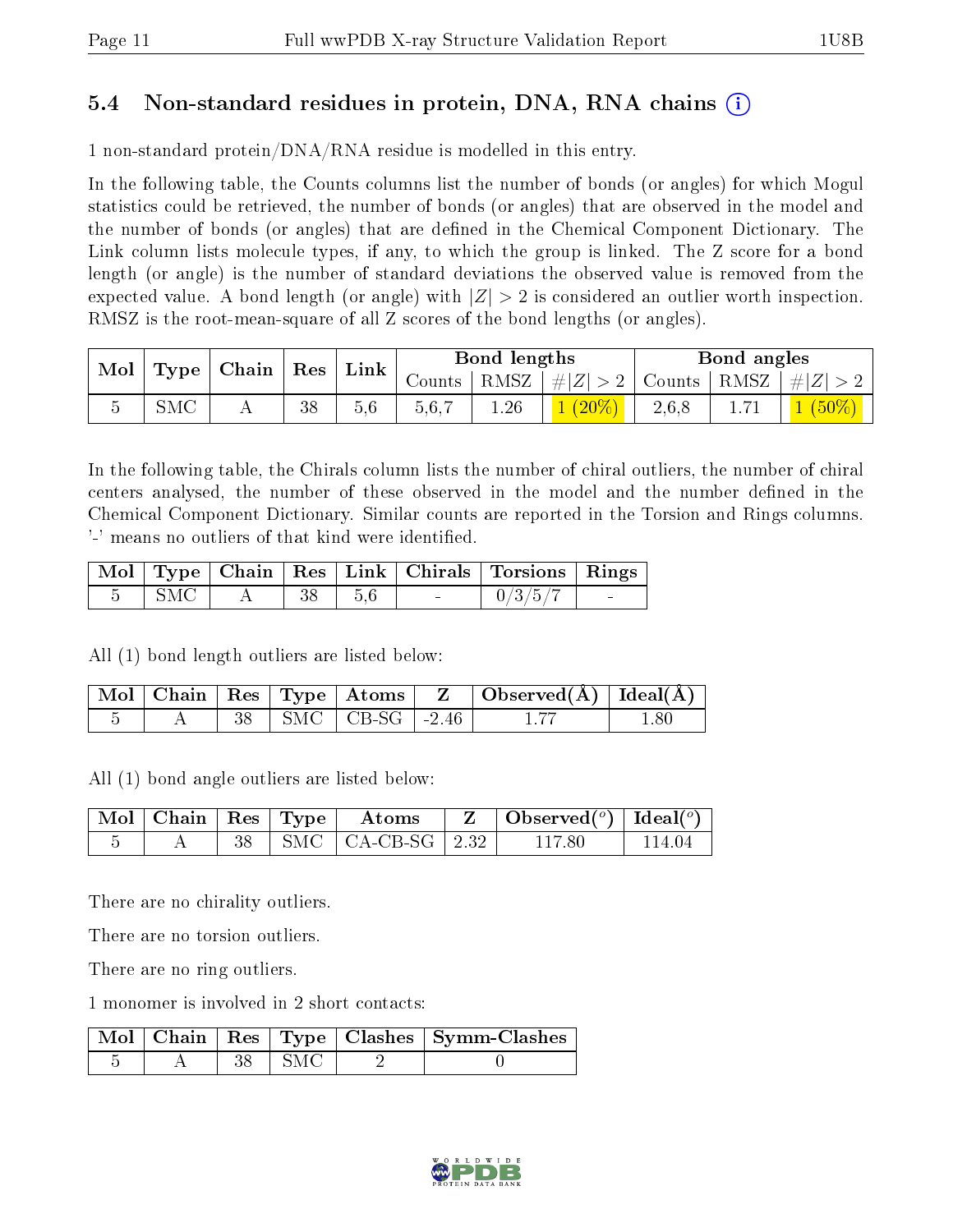#### 5.5 Carbohydrates  $(i)$

There are no carbohydrates in this entry.

#### 5.6 Ligand geometry (i)

Of 1 ligands modelled in this entry, 1 is monoatomic - leaving 0 for Mogul analysis.

There are no bond length outliers.

There are no bond angle outliers.

There are no chirality outliers.

There are no torsion outliers.

There are no ring outliers.

No monomer is involved in short contacts.

#### 5.7 [O](https://www.wwpdb.org/validation/2017/XrayValidationReportHelp#nonstandard_residues_and_ligands)ther polymers (i)

There are no such residues in this entry.

#### 5.8 Polymer linkage issues (i)

There are no chain breaks in this entry.

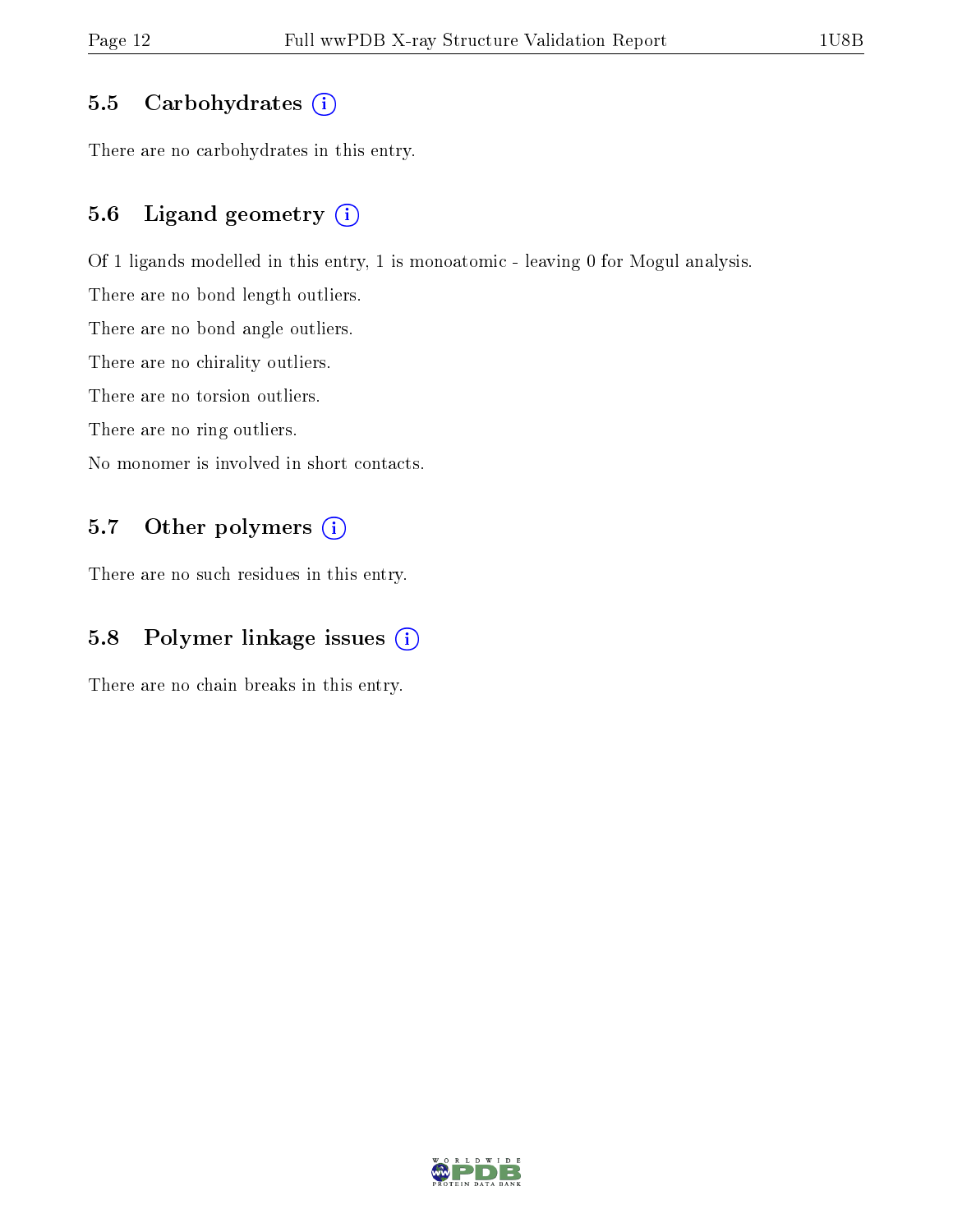### 6 Fit of model and data  $\left( \cdot \right)$

### 6.1 Protein, DNA and RNA chains (i)

In the following table, the column labelled  $#RSRZ>2'$  contains the number (and percentage) of RSRZ outliers, followed by percent RSRZ outliers for the chain as percentile scores relative to all X-ray entries and entries of similar resolution. The OWAB column contains the minimum, median,  $95<sup>th</sup>$  percentile and maximum values of the occupancy-weighted average B-factor per residue. The column labelled  $Q< 0.9$  lists the number of (and percentage) of residues with an average occupancy less than 0.9.

| Mol                         | Chain   | Analysed        | $<$ RSRZ $>$ | $\#\text{RSRZ}{>}2$           | $OWAB(A^2)$    | Q <sub>0.9</sub> |
|-----------------------------|---------|-----------------|--------------|-------------------------------|----------------|------------------|
|                             | В       | $5/6$ (83\%)    | 0.19         | 100 <sub>l</sub><br>$0$   100 | 27, 27, 34, 41 |                  |
| $\mathcal{D}_{\mathcal{A}}$ | $\rm C$ | $5/5(100\%)$    | $-0.07$      | 100 <sub>1</sub><br>100       | 29, 30, 32, 35 | $\theta$         |
| 3                           | D       | $12/12$ (100%)  | 0.10         | 100<br>100                    | 29, 37, 43, 46 | $\Omega$         |
| 4                           | E       | $12/13$ (92%)   | 0.02         | 100<br>$0$   100              | 33, 37, 44, 45 | $\overline{0}$   |
| 5                           | A       | $128/133(96\%)$ | 0.62         | $(0\%)$<br>86<br>88           | 24, 36, 45, 47 | $\Omega$         |
| All                         | All     | $162/169$ (95%) | 0.50         | $1(0\%)$<br>91<br>89          | 24, 35, 45, 47 |                  |

All (1) RSRZ outliers are listed below:

| Mol   Chain   Res   Type   RSRZ |  |  |
|---------------------------------|--|--|
|                                 |  |  |

#### 6.2 Non-standard residues in protein, DNA, RNA chains  $(i)$

In the following table, the Atoms column lists the number of modelled atoms in the group and the number defined in the chemical component dictionary. The B-factors column lists the minimum, median,  $95<sup>th</sup>$  percentile and maximum values of B factors of atoms in the group. The column labelled  $Q < 0.9$ ' lists the number of atoms with occupancy less than 0.9.

|     |  |      |      | $\boxed{\text{ Mol}}$ Type   Chain   Res   Atoms $\boxed{\text{RSCC}}$   RSR   B-factors( $\AA^2$ )   Q<0.9 |  |
|-----|--|------|------|-------------------------------------------------------------------------------------------------------------|--|
| SMC |  | 0.90 | 0.16 | 30, 31, 33, 34                                                                                              |  |

#### 6.3 Carbohydrates (i)

There are no carbohydrates in this entry.